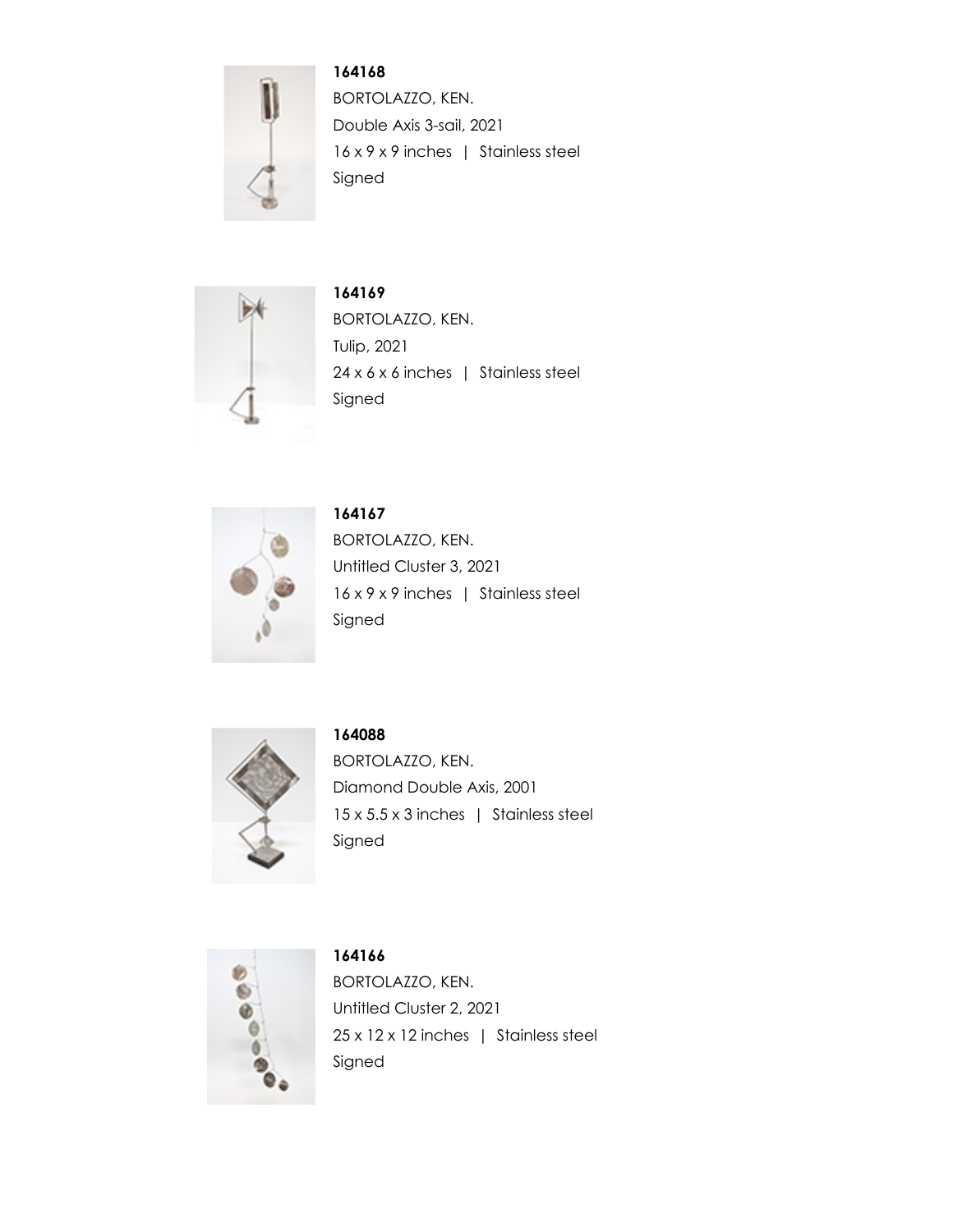

**162766** BORTOLAZZO, KEN. Faceted Diamond, 2019 25.5 x 13.5 x 13.5 inches | Stainless Signed



**164165** BORTOLAZZO, KEN. Untitled Cluster I, 2021 30 x 19 x 19 inches | Stainless steel Signed



**164170** BORTOLAZZO, KEN. Double Triangle, 2019 28 x 18 x 18 inches | Stainless steel Signed



**164193**

BORTOLAZZO, KEN. Askew, 2022 90 x 32 x 32 inches | Stainless steel Signed



**156652** BORTOLAZZO, KEN. Embrace, 2009 60 x 29 x 29 inches | Stainless steel Signed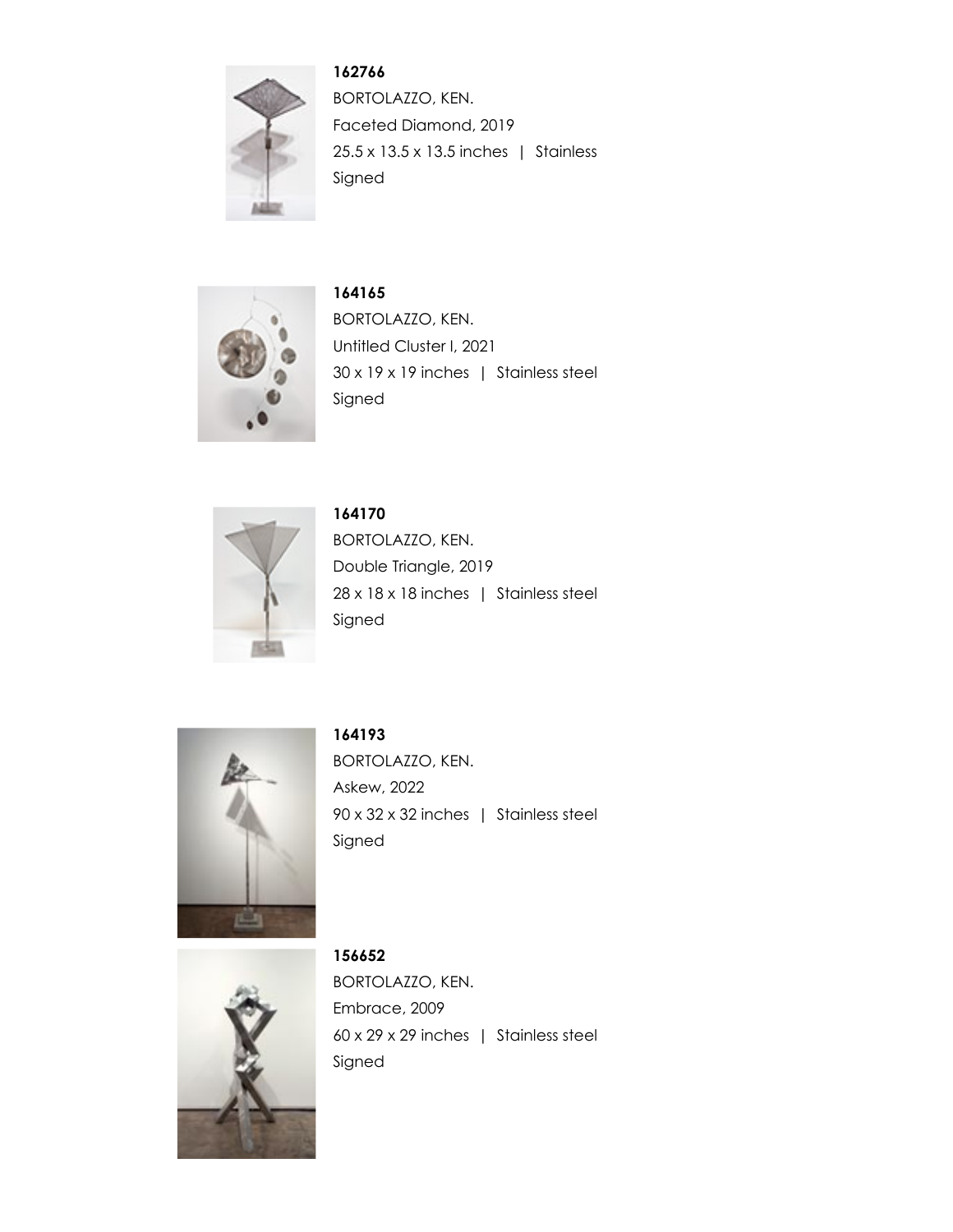

**164195** BORTOLAZZO, KEN. Farfalle, 2021 121.5 x 59 x 59 inches | Stainless steel Signed



**150644** BORTOLAZZO, KEN. Hexad, 1999 65 x 65 x 65 inches | Stainless steel **Other** 



**162613**

DVORTCSAK, MICHAEL. Vertical Coil, 1980 30 x 39.5 inches | Mixed media on Signed on back



**162614**

DVORTCSAK, MICHAEL. Post Aftermath Variations #27, 1980 39.5 x 30 inches | Mixed media on Signed on back



**164157** DVORTCSAK, MICHAEL. SP 16, 1980 39.5 x 30 inches | Mixed media on Signed on back